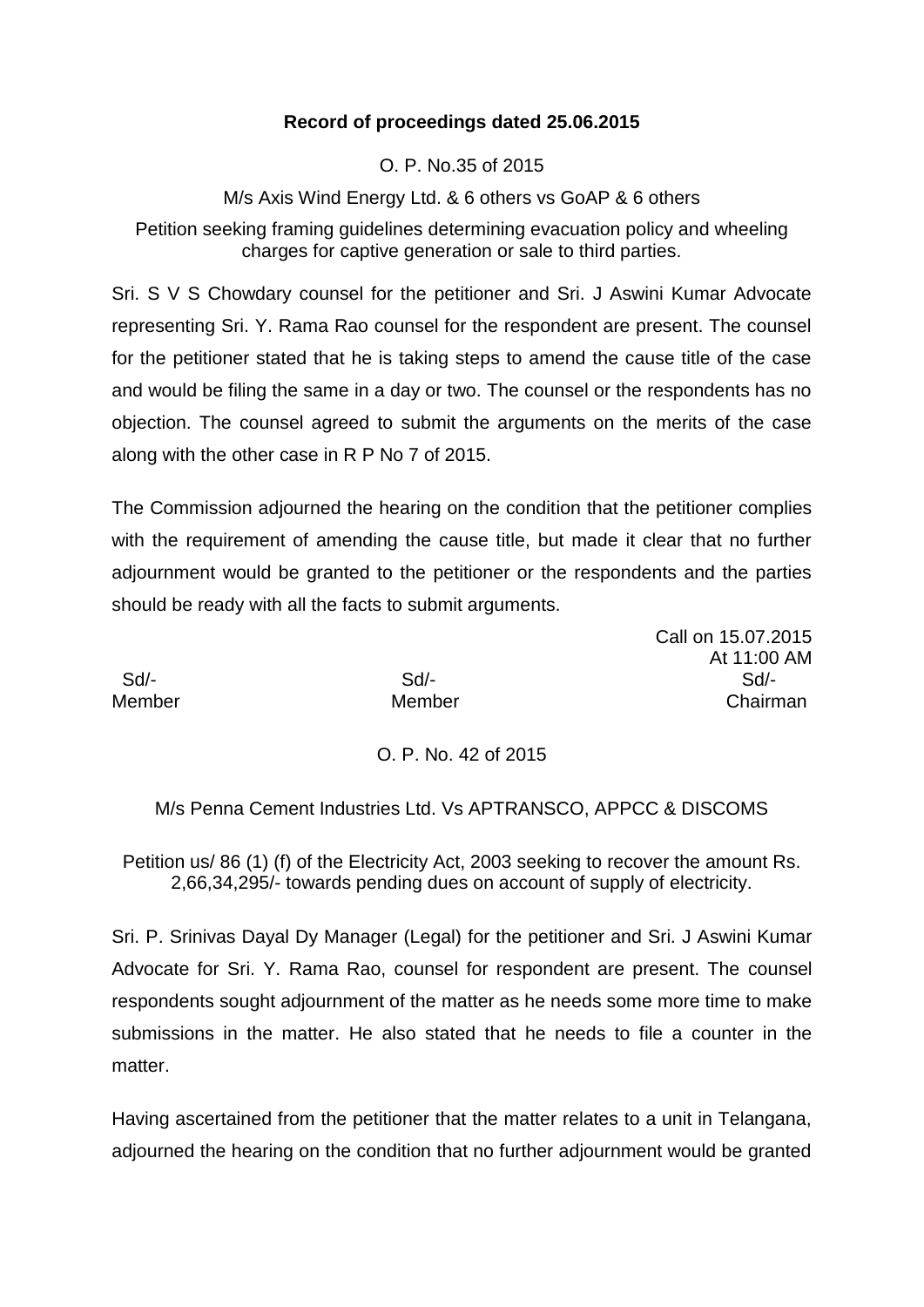to the petitioner or the respondents and the parties should be ready with all the facts to submit arguments.

Call on 15.07.2015 At 11:00 AM Sd/- Sd/- Sd/- Member Member Chairman

O. P. No. 46 of 2015

M/s Elcon Greengen India (P) Ltd. & 4 others vs DISCOMS

Petition filed seeking concessional wheeling and transmission charges for captive users including 3<sup>rd</sup> party sale of wind energy and promotion of wind open access transactions.

There is no representation on behalf of the petitioner. Sri. J. Aswini Kumar is present for the respondents.

The Commission having noticed that the petitioner is not present on two consecutive occasions and represented the matter, dismissed the same for default.

| Sd/-   | Sd/-   | Sd       |
|--------|--------|----------|
| Member | Member | Chairman |

## O. P. No. 50 of 2015

## M/s IL & FS Wind Farms Ltd. Vs TSSPDCL

Petition under sec. 142, 143 and 129 of the Electricity Act, 2003 for directions to the respondents to comply with the tariff orders dated 31.03.2009 passed by the commission and pay at the rate Rs. 3.37 / KWH for the electricity supplied by the petitioner and other reliefs mentioned there in.

Sri. B. Tagore Advocate for the petitioner and Sri. J. Aswini Kumar Advocate for Sri. Y, Rama Rao counsel for the respondents are present. The counsel for the petitioner stated that the amounts are due and the respondent has not filed its counter. Though the unit is in the other that Andrhra Pradesh the claim relates to the period 2011 – 2012. The respondent has to it amounts already quantified directed to be paid by the Commission. The counsel for the respondent stated that he would seek information from the client and place the same by the next date of hearing.

Having ascertained from the petitioner that the matter involves the Telangana DISCOM, adjourned the hearing on the condition that no further adjournment would